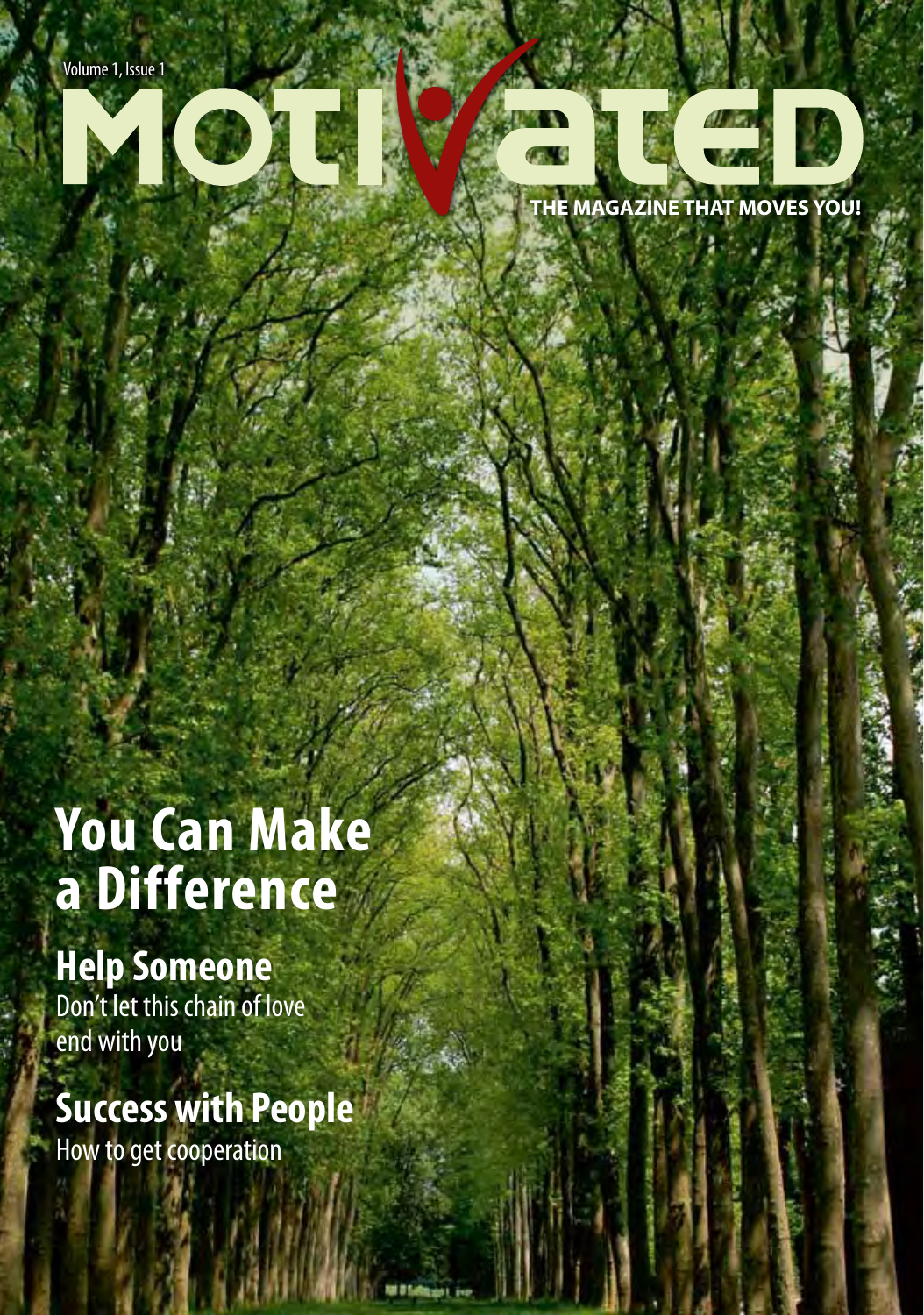Help Someone Don't let this chain of love end with you

You Can Make a Difference

### It's All a Matter of Attitude

Answers to Your Questions

Success with People How to get cooperation

### What Does Love Look Like?

**Notable Quotes**<br>Keys to motivation

**Issue Editors**

3

4

6

8

9

**Design**

**Contact Us: Email Website** Volume 1, Issue 1 Christina Lane Souad Abuhalim

awexdesign.com

motivated@motivatedmagazine.com www.motivatedmagazine.com

Copyright © 2002 by Motivated, all rights reserved

### CONTENTS FROM THE EDITOR

What is *Motivated?* It's a magazine designed with your interests at heart. It's full of new as well as time-tested ideas, quotations from distinguished and successful people, true and true-to-life energizing short stories, and answers to frequently asked questions.

Why Motivated? Let's face it, we all seek answers of some sort, and we appreciate encouragement and positive input towards the issues and situations we face in life; whether at home, at work, or socially. Motivated provides you with motivating and positive input, the opportunity to learn social skills and techniques, and to adopt mindsets and attitudes that will make a difference in your life. Motivated includes articles on communication, relations with others, loneliness, coping with pressure, overcoming obstacles, current events, friendship, marriage, parenthood, what the future holds, and more!

What will Motivated do for you? We can't guarantee instant success, but we can guarantee that as you put the principles and ideas presented in *Motivated* into practice personally, you will experience a change for the better. You will find greater fulfillment as an individual. You will experience improvement in your relationships with others, and you'll be encouraged to adopt a more positive outlook on life and many issues of contemporary living.

We invite you to let Motivated move you into positive action today!

Christina Lane For Motivated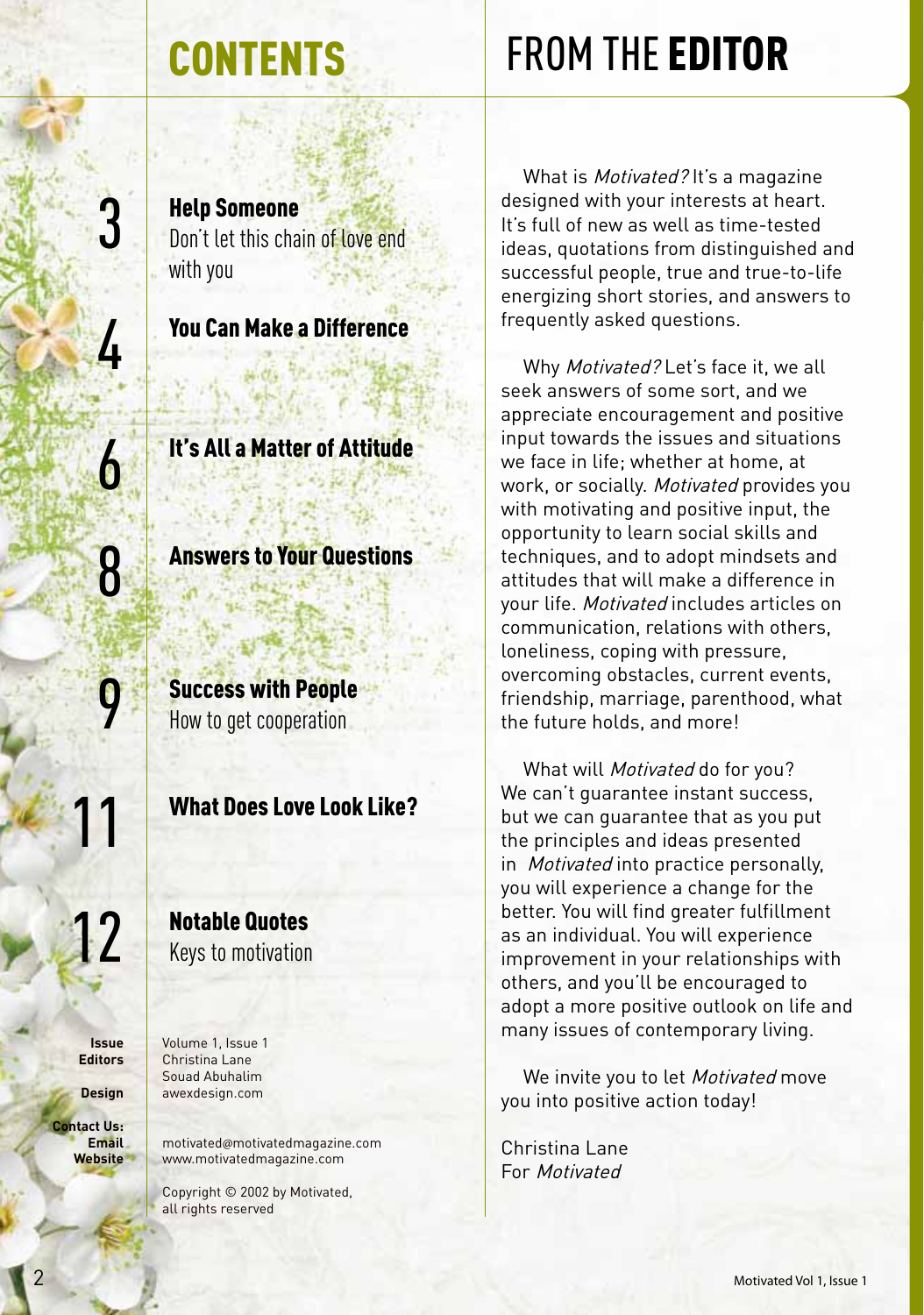# Help Someone

Don't let this chain of love end with you

He almost didn't see the old lady, stranded on the side of the road. But even in the dim evening light, he could see she needed help. So he pulled up in front of her Mercedes and got out.

His car was still sputtering when he approached her. Even with the smile on his face, she was worried. No one had stopped to help for the last hour or so. Was he going to hurt her? He didn't look safe. He looked poor and hungry.

He could see that she was frightened, standing out there in the cold. He knew how she felt. It was that chill which only fear can put in you. "I'm here to help you ma'am," he said. "Why don't you wait in the car where it's warm? By the way, my name is Bryan."

Well, all she had was a flat tire, but for an elderly lady, that was bad enough. Bryan crawled under the car looking for a place to put the jack, skinning his knuckles a time or two. Soon he was able to change the tire, but he had to get dirty and his hands hurt.

As he was tightening the lug nuts, she rolled down the window and began to talk to him. She told him that she was from St. Louis and was just passing through. She couldn't thank him enough for coming to her aid. Bryan just smiled as he closed her trunk.

She asked him how much she owed him. Any amount would have been all right with her. She had already imagined all the awful things that could have happened had he not stopped. Bryan never thought twice about the money, just about helping someone in need, and God knows there were plenty who had given him a helping hand in the past. He had lived his whole life that way, and it never occurred to him to act any other way.

He told her that if she really wanted to pay him back, the next time she saw someone who needed help, she could give that person the assistance that they needed. "And," Bryan added, "think of me." He waited until she started her car and drove off. It had been a cold and depressing day, but he felt good as he headed for home, disappearing into the twilight.

 A few miles down the road the lady saw a small cafe. She went in to grab a bite to eat, and to take the chill off before she continued her trip home. It was a dingy looking restaurant. Outside were two old gas pumps. The whole scene was unfamiliar to her. The cash register was like the telephone of an out of work actor — it didn't ring much.

*Continued on page 10*

Lives of great men all remind us We can make our lives sublime. And, departing, leave behind us Footprints on the sands of time.

Footprints, that perhaps another, Sailing o'er life's solemn main, A forlorn and shipwrecked brother, Seeing, shall take heart again.

—Henry Wadsworth Longfellow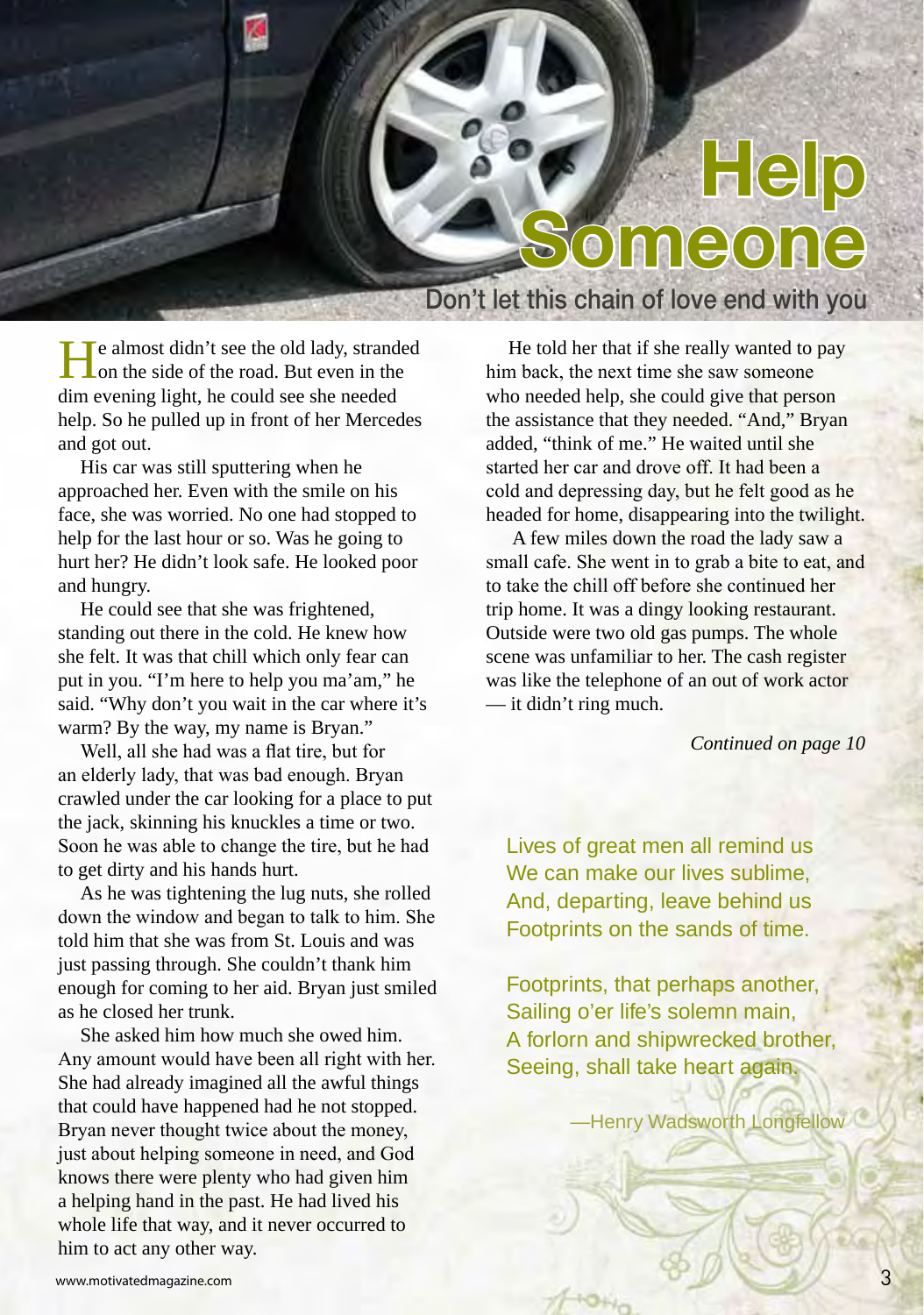# **You Can Make...**

By David Fontaine

Do you ever get discouraged and feel<br>like giving up? Do you sometimes get frustrated with the way things are, and feel as if you have no power to make a difference? We hope the following story will be an encouragement to you.

Back in 1913, a young man about 20 years of age took a walking tour in a rural province. The area was rather barren and desolate at the time, as it had been almost totally denuded of trees due to over-cutting and too-intensive agriculture. The soil had then been washed away by the rains, because there were no trees to hold it in place. The whole region had become barren and dry.

Little farming was being done because of the poor condition of the soil. The villages were old and run-down, and most of the villagers had deserted the countryside. Even the wildlife had left, as without trees the protective undergrowth had thinned, food was scarce, and few streams remained.

The young hiker stopped one night at the humble cottage of a shepherd, who, although gray-haired and in his mid-fifties, was still very strong and stalwart. The young man spent the night there, enjoying the shepherd's kind hospitality, and ended up staying several days with him.

The visitor observed with some curiosity that the shepherd spent his evening hours sorting nuts by lamplight—hazelnuts, walnuts, and others. He very carefully examined them and culled out the bad ones, and when he had

finished his evening's work, he put the good nuts in a knapsack.

Then, as he led his sheep to graze the next day, he would plant the nuts along the way. While his sheep were pasturing in one area, the shepherd would take his staff, walk several paces, and then thrust the end of the staff into the ground, making a small hole. He would then drop in one of his nuts, and use his foot to cover it over with earth. Then he would walk several paces more, push his staff into the dry ground, and drop in another nut. He spent all his daylight hours walking over this region as he grazed his sheep, each day covering a different area, planting nuts where there were few trees.

Watching this, the young man wondered what in the world this shepherd was trying to do, and he finally asked him. "Well, young man," the shepherd replied, "I am planting trees."

"But why?" the young visitor asked. "It will be years and years before these trees ever get to where they could do you any good. You might not even live long enough to see them grow!"

The shepherd replied, "Yes, but some day they'll do somebody some good and they'll help to restore this dry land. I may never see it, but perhaps my children will."

The young man marveled at the shepherd's foresight, vision, and unselfishness, that he was willing to prepare the land for future generations, even though he might never see the results or reap the benefits himself.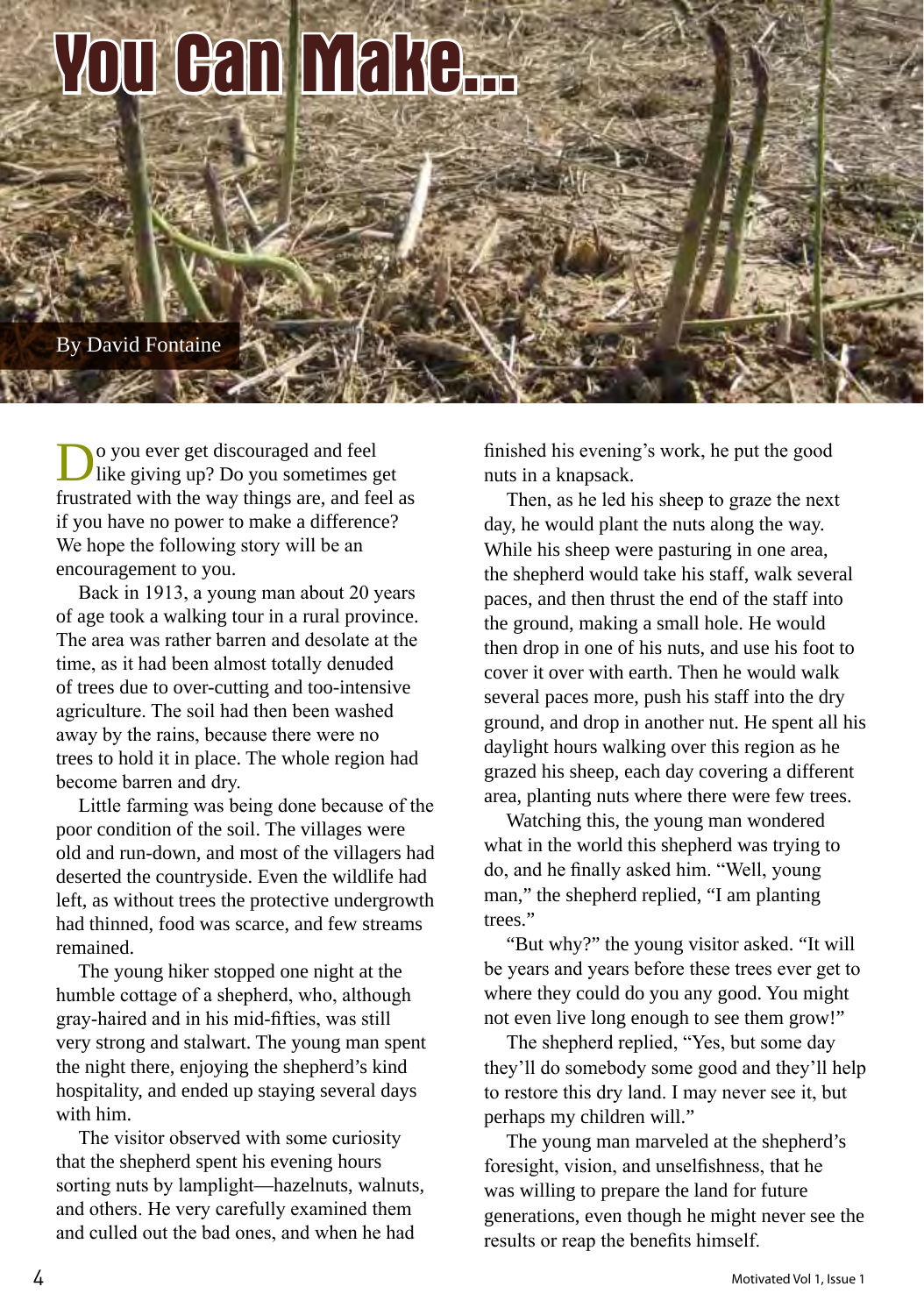Twenty years later, when in his forties, the hiker once again visited the same area and was astounded at what he saw. One great valley was completely covered with a beautiful natural forest of all kinds of trees.

They were young trees, of course, but trees nevertheless. Life had sprung forth all over the valley. The grass had grown much greener, the shrubbery and the wildlife had returned, the soil was moist, and the farmers were again cultivating their crops.

He wondered what had happened to the old shepherd, and to his amazement found that he was still alive, healthy, and hearty, still living in his little cottage—and still sorting nuts each evening.

The visitor learned that a government delegation had come down from the capital recently to see this new forest of trees, which to them looked like a miraculous new natural forest. They learned that it had over the years been planted by this one shepherd, who day-by-day as he was watching his sheep, diligently planted nuts. As a result, the whole valley was covered with beautiful young trees and underbrush. The delegation was so impressed and grateful to this shepherd for having reforested this entire area single-handedly, that the shepherd was given a special pension.

The visitor said he was amazed at the change, not only in the beautiful trees, but also in the revived agriculture, the renewed wildlife, and the beautiful lush grass and shrubbery. The little

farms were thriving, and the villages seemed to have come to life again. What a contrast from when he had visited there twenty years before, when the villages had been rundown and abandoned.

Now all was thriving, just because of one man's foresight, one man's diligence, one man's patience, one man's sacrifice, one man's faithfulness just to do what he could do, day-by-day, day in and day out for a number of years.

The question you may ask yourself after reading this story is, "But what difference can *I* make? What can *I* do to make the world a better place?"

It is true that the job may appear too big and the problems too difficult. Sometimes we may be tempted to feel we're not very capable or we don't have the means. But there is something we all have, every single one of us, and that's influence. Everybody is affecting somebody and just one caring person who is concerned about improving and changing the world around him can influence others to do the same as well.

You can start by making a difference in your part of the world by improving your own life. Then you can start making a difference in others' lives, and soon you'll find that things have improved, that you have improved the world in which you live for the better. Even if you have improved only *one* life, your own, you've improved a part of the world, and you've proven that there is hope that one day it can *all* improve.

# **...a Difference!**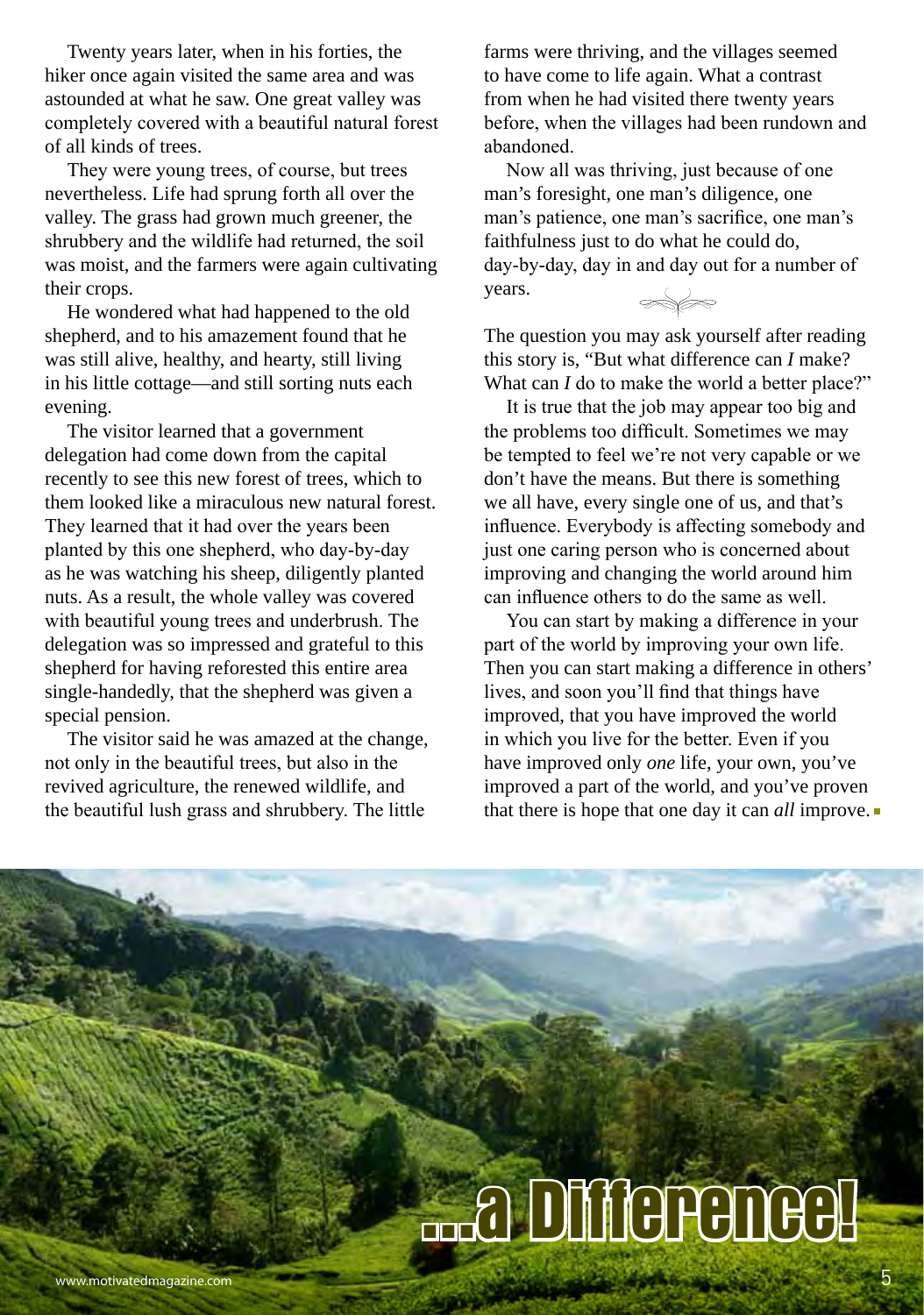# It's All a Matter of Attitude

#### ATTITUDE ADJUSTMENT

Right attitudes are the foundation stones of successful living. All that you are and do today is the sum total of your thoughts and attitudes of yesterday. You will travel the path tomorrow that your heart and mind blaze today. The thoughts, images, and perceptions cast upon the screens of your mind become the blueprints you will use to build your future.

If you want to make wrong things right, if you want to set the world straight, if you want to get your act together, you have to get your attitude right. Get your heart right. Everything you are and do is a product of your attitude about life.

#### TURNING THINGS AROUND

Here's the key to a changed attitude about life: Not only can we change our atttitudes, we can change them in any set of circumstances.

#### WHEN THINGS GO WRONG

Things are going to go wrong in your life. That's the way life is. It's a series of mishaps and problems that you must solve. It's like a mouse trying to run through a maze. There's a place to go in and a place to come out, but there are a lot of dead-ends and walls to overcome in between. When you hit a wall, you just have to change your attitude, your heart, and your actions to make them right. If you don't change your direction, you just keep butting your head against the wall, because the wall won't budge.

It's up to you to change your life. It's up to you to make things right when things go wrong.—And God has given you the power to do it.

#### LIVING RIGHT IN AN ALL-WRONG **WORLD**

What's needed is an inner attitude, an unshakable conviction that, regardless of the circumstances

that life may send your way, with God's help you can triumph in your troubles, even if you can't triumph over them. To triumph in your troubles is really the only victory you need.

No matter how hard you try to convince yourself to the contrary, your happiness and satisfaction in life are not determined by your actual circumstances, but by your attitude.

#### HOW DO YOU CHANGE YOUR ATTITUDE?

How can you learn to be content in any situation? How can you achieve this significant goal in life? The answer is simple: *Believe* you can.

#### YOU CAN TURN YOUR LIFE AROUND

Once you believe you can change your attitude and learn to be content in any set of circumstances, then you must decide you will change. The fact is, you can *will* to change. You *can* turn your life around. You can *will* to, whether you want to or not.

Someone once observed that, "People are about as happy as they choose to be!" And that's about right, isn't it? Among a variety of folks there are always some who are happier than others. Why? It's because they have come to grips with life in a more responsible manner than others. Their lives are under control because they have their *wanters* in submission to their *willers*.

#### COMPARISON KILLS CONTENTMENT

Contentment largely depends on your ability to be satisfied with what you have and not worry about what everybody else has. Life is filled with this type of thing. You probably have a friend who makes more money than you do. He lives in a larger house and drives a finer car than you (even though you're obviously smarter and more talented than he is). How you handle the difference depends on your attitude. If you're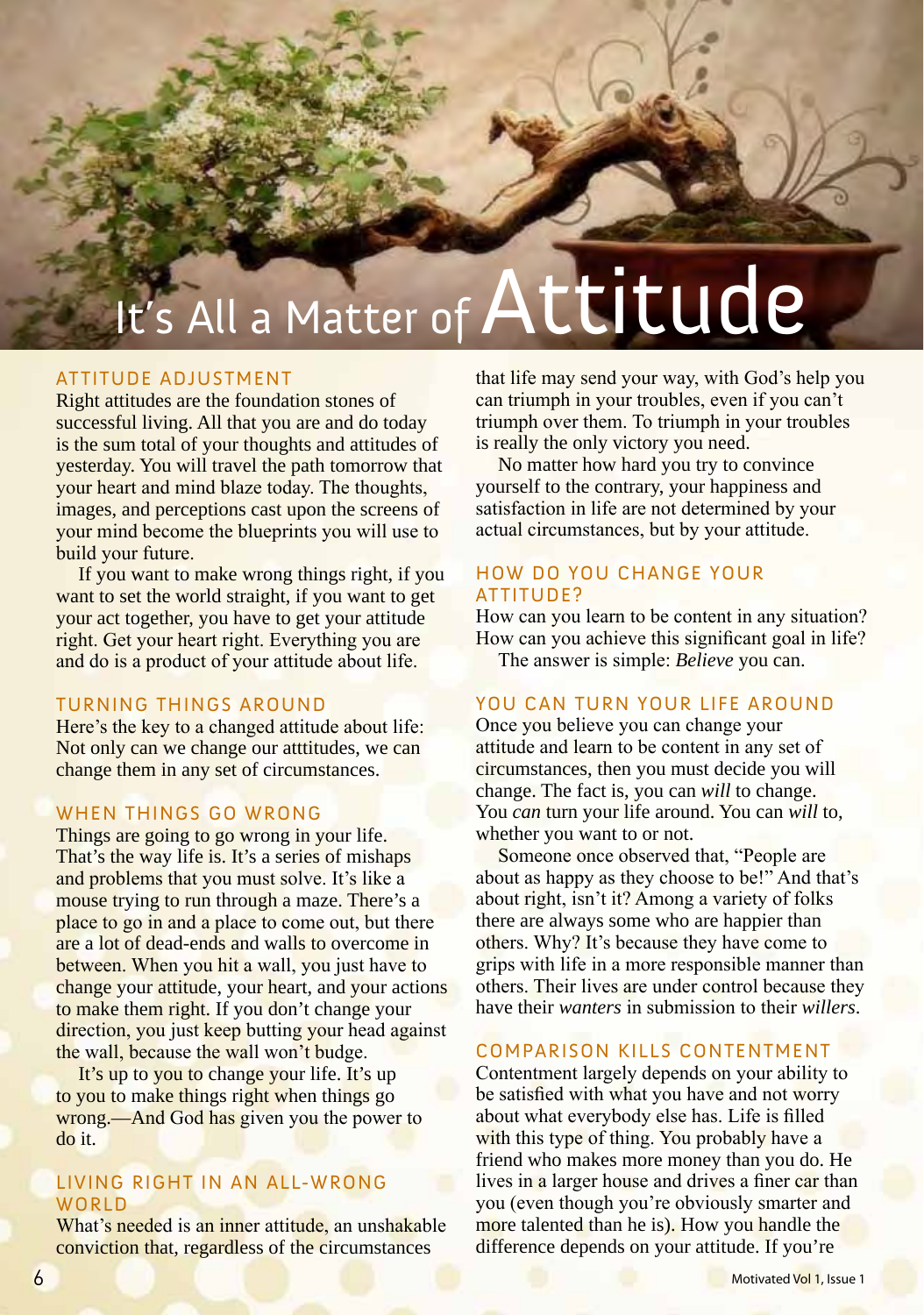always comparing yourself and your situation to others, you'll always be discontent. You'll spend all your time at a personal pity party that will destroy your happiness and contentment. But you can choose to rejoice in the good fortune of others, and you will spend your life rejoicing and happy "whatever the circumstances."

#### REFRAMING—WAY TO CHANGE

One way to change your thinking is to reframe the way you perceive the circumstances that surround you until you can think of them in their most positive and favorable light. An artist can take an ordinary-looking picture and, by putting a decorative color-coordinated frame around it, completely transform the picture. You look at the reframed picture and think, "My, I didn't really see that picture's beauty until it was framed!" That's the gift of an artist. He has learned to display his handiwork in its most attractive form.

Life can be reframed, too! Reframe the things around you until you can see them in their best light.

#### USE IT OR LOSE IT

If you put your arm in a sling and keep it inactive, soon it becomes limp and useless. The fish in Mammoth Cave in the USA are blind because they do not use their eyes. Stop acting in faith, and faith dies. Stop hoping, and hope dies. Use it or lose it; that's the message.

When I speak with appreciation of my wife and children, my attitude of appreciation toward them increases. When I go out of my way to do something that puts the interest of someone else above my own, my attitude of goodwill toward that person grows. So exercise the qualities you want to acquire, and you'll soon find yourself actually becoming like that.

#### ACT BETTER THAN YOU FEEL

Wouldn't it be wonderful if you always felt like doing what you ought to do?

If life worked like that, you wouldn't have nearly so many problems. But life has its uncanny way of hurling you into situations where you must act better than you feel. Following your feelings often leaves important things undone. And it's so easy for feelings to misfire, lash out, and cause devastating results. But there's good news: You can make things right when they've gone wrong by acting better than you feel.

#### FAKE IT 'TIL YOU MAKE IT

You may be thinking: "Acting better than you feel is hypocrisy!" But you are a hypocrite only when you deceive others into thinking you are what you never intend to become. In contrast, acting out a part on the stage of life because you honestly desire to adopt the noble qualities of that character springs from genuine motives, not hypocrisy.

Members of Alcoholics Anonymous use a motto to encourage each other to succeed: "Fake it 'til you make it!" You can be sure these people are not using the term "fake" in a phony or hypocritical sense. Their intent is to make it. Their intent is to fake the feeling that they don't want a drink, one day at a time. "Acting as if" they are recovered alcoholics, they cast themselves in the direction of sobriety, until they really make it.

#### WAITING FOR THE URGE?

The odds are overwhelming that you will never do what you ought to do if you wait for the urge to strike.

Ernest Newman, an English music critic, said: "The great composer does not set to work because he is inspired, but he becomes inspired because he is working. Beethoven, Bach, and Mozart settled down day after day to the job at hand with as much regularity as an accountant settles down each day to his figures. They didn't waste time waiting for inspiration!"

#### SERVE OTHERS

Someone once was asked, "What would you do if you thought you were going crazy?"

The reply came, "I'd go out and find someone less fortunate to serve!" Life just seems to make a lot more sense when you're helping someone who has more problems than you do. And it's somehow reassuring to be the one helping another person up, rather than being helped up yourself. For instance, when you pass a man sitting on the sidewalk who has no legs and you put a dollar in his cup and take a pencil, you walk away thinking, "My life's not so bad after  $all"$ 

You see, good relations come from serving one another. When you serve others, you serve yourself, too. You have to just get out there and serve.  $\blacksquare$ 

> —*Excerpts from "Making Things Right" by Paul Faulkner*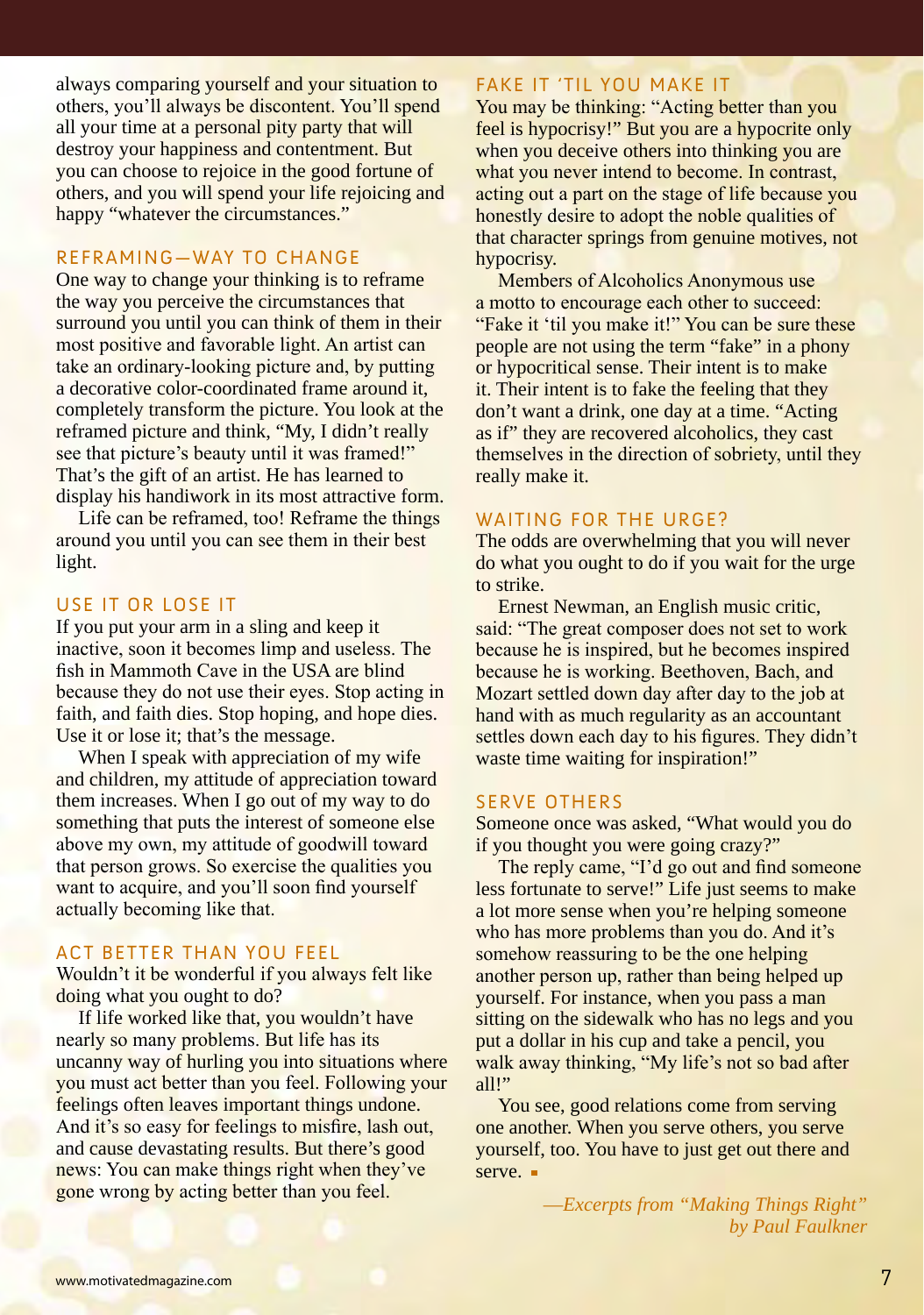## **Answers** to your **Questions**

PARENTING **FROM THE HEART** 

How can I get through to someone who has *difficulty opening up and communicating?* 

Most people who are very quiet and withdrawn don't really want to be that way. They know they need to be communicative and they don't want to stay

*A* behind their walls, but they need somebody to be kind and understanding enough to help them open up to others. If you're interested in people and you care about them, then you need to learn how to get them to come out of themselves and communicate.

One way to do this is to ask questions. "You look like you're having a rough day. Is everything all right?" And if they were to say, "No, but it's my problem. I'd rather not talk about it," you could say something like, "I wish you would, because I'd really like to help if I can." With most people, if you show that you're sincerely concerned about them and what they're going through, they'll eventually come out of themselves and be more specific. They do want to, but they just need help.

Some people are brought up from childhood to believe that it's better not to show their emotions, or to talk too much about their feelings and consequently they have never developed the ability to talk

meaningfully with another person. They have never learned how to openly share their thoughts and feelings with someone else, and they have difficulty finding the words to say.

Others are fearful of exposing what they feel or think. They don't want to run the risk of being rejected or hurt if someone else disagrees with them.

Others have the attitude that talking won't do any good, so why bother? They may have tried at some point to get through to another person and it didn't work, so they stopped trying altogether.

And some people simply don't believe they have anything to offer others. They don't think that their ideas are worthwhile. They have a low opinion of themselves, and so withhold their comments and personal feelings.

Hang-ups and fears such as these keep us at a shallow level of communication. But caring, understanding, patience, and a listening ear can liberate us and help us overcome these negative attitudes so we can move to deeper, more meaningful levels.

—Maria Fontaine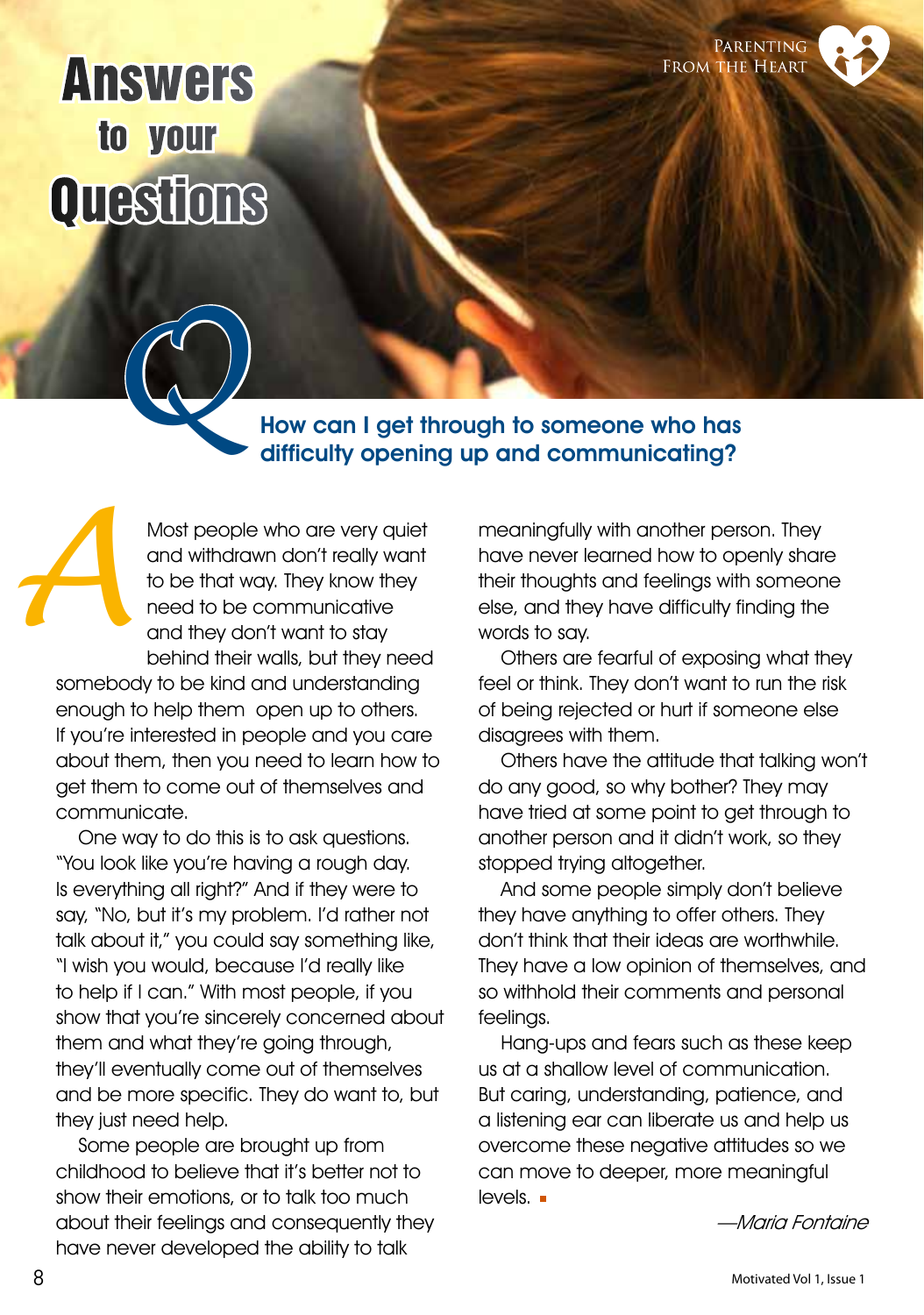ON'T you teel more motivated to<br>see through ideas that you come<br>up with for yourself than those<br>handed to you on a silver platter? I<br>so, wouldn't it be better to try not to force ON'T you feel more motivated to see through ideas that you come up with for yourself than those handed to you on a silver platter? If one's opinions on other people? Isn't it wiser to make suggestions, and let the other person think out the conclusion?

One man who worked three years in the office of a famous mayor declared that during that time he never heard him give a direct order to anyone. He always gave suggestions, not orders. He never said, "Do this," or "Do that." He would say, "You might consider this," or "Do you think that would work?" Frequently he would say, after he had dictated a letter, "What do you think of this?" In looking over a letter of one of his assistants, he would say, "Maybe if we were to phrase it this way it would be better." He gave people the opportunity to

do things themselves. Rather than always telling his assistants how to do their work, he let them work things out on their own and learn from their mistakes.

A technique like that makes it easy for a person to correct errors. It enables them to save face, and encourages cooperation instead of resistance.

Asking questions not only makes a directive more palatable, but it often stimulates the creativity of the person asked. People are more likely to accept a decision if they have a part in the discussion that caused the order to be issued.

An effective leader will ask questions rather than give direct orders: "Don't you think we should do such-and-such?" or "Would you like to do such-and-such?" or "What do you think we should do about it?" Always give a choice and make it voluntary, if possible.

### How to get cooperation **Success** with People

sales manager<br>
in an automobile<br>
showroom and<br>
a student in one<br>
of my courses, suddenly sales manager in an automobile showroom and a student in one found himself confronted with the necessity of injecting enthusiasm into a discouraged and disorganized group of automobile sales people.

Calling a sales meeting, he urged his people to tell him exactly what they

expected from him. As they talked, he wrote their ideas on the blackboard. He then said: "I'll give you all these qualities you expect from me. Now I want you to tell me what I have a right to expect from you."

The replies came quick and fast: "Loyalty, honesty, initiative, optimism, teamwork, eight hours a day of enthusiastic work." The meeting ended with a new

courage, a new inspiration, and he reported to me that the increase of sales was phenomenal.

"The people had made a sort of moral bargain with me," he said, "and as long as I lived up to my part of it, they were determined to live up to theirs. Consulting them about their wishes and desires was just the boost they needed."

*—Dale Carnegie*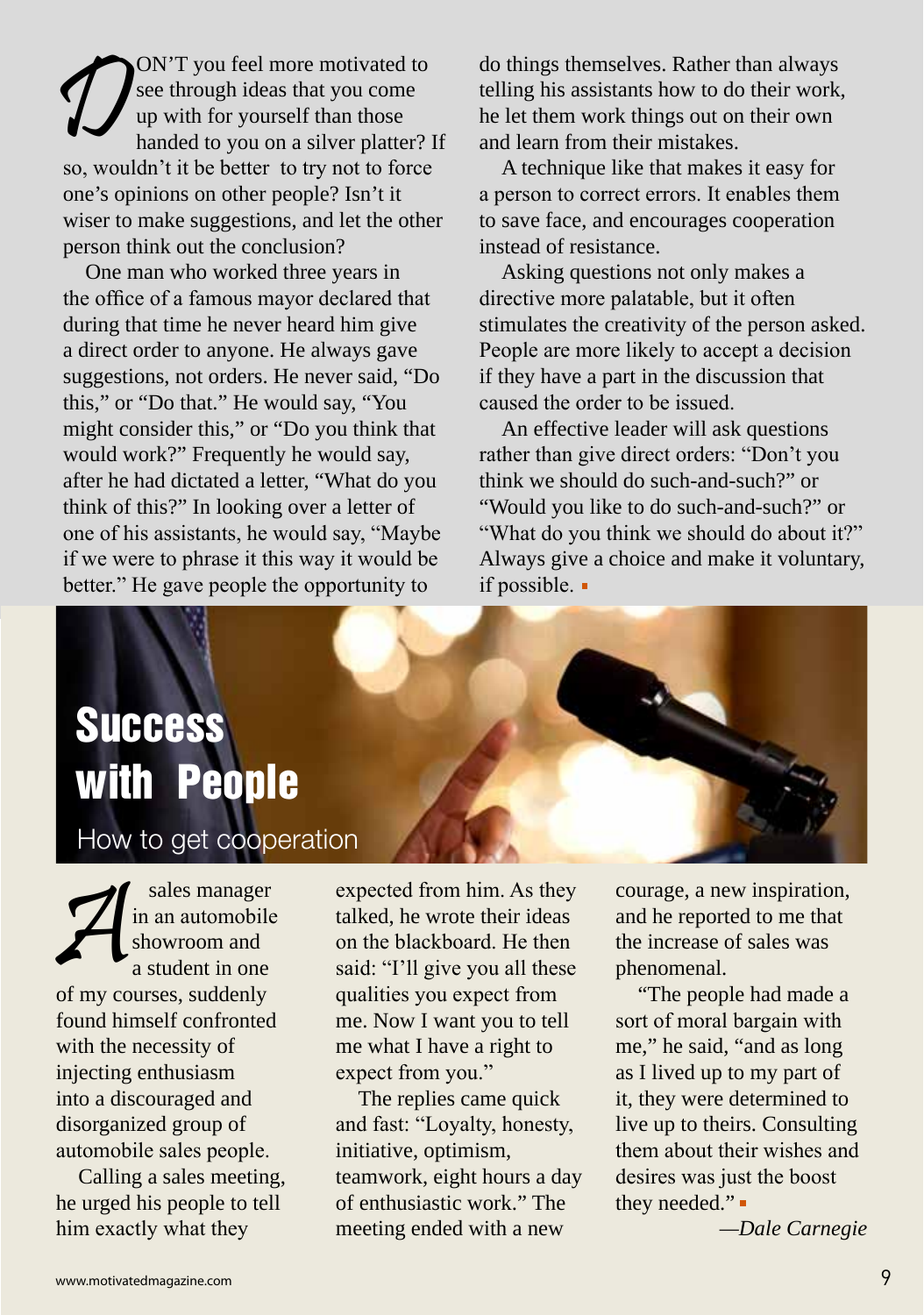## Help Someone

### Don't let this chain of love end with you

The waitress came over and brought a clean towel to dry her wet hair. She had a sweet smile, one that even being on her feet the whole day couldn't erase. The lady noticed that the waitress was in the last month or two of pregnancy, but even the strain of that didn't stop the waitress from being cheerful. The old lady wondered how someone who had so little could be so kind to a stranger. Then she remembered Bryan.

 After the lady finished her meal, she paid with a hundred dollar bill. The waitress went to get change, and the lady slipped out the door. She was gone from the parking lot by the time the waitress came back to the table.

The waitress wondered where the lady could have gone. Then she noticed something written on a napkin, under which were four more hundred dollar bills. Tears came to her

eyes as she read what the lady had written.

"You don't owe me anything. I have been there too. Somebody once helped me out, the way I'm helping you. If you really want to pay me back, here is what you can do: Don't let this chain of love end with you."

There were still tables to clear, sugar bowls to fill, and people to serve, but the waitress made it through another day.

 That night when she got home from work and climbed into bed, she was thinking about the day and what the lady had written. How could the lady have known how much she and her husband needed it? With the baby due next month, it was going to be hard. She knew how worried her husband was, and as he lay sleeping next to her, she gave him a soft kiss and whispered softly, "It's gonna be all right. I love you, Bryan."

*—Author Unknown*



Every survival kit should include a sense of humor.

A stranger, passing along a road and uncertain of his way, saw a shepherd boy lying by the roadside while the sheep were grazing contentedly in nearby pastures. Approaching the boy, the stranger asked the way. The boy, scarcely looking up, stretched out his arm nonchalantly and said, "That way."

The stranger thanked him, but said, "My boy, if you can show me anything lazier than that, I'll give you a dollar."

Without looking up, the boy said, "Put it in my pocket."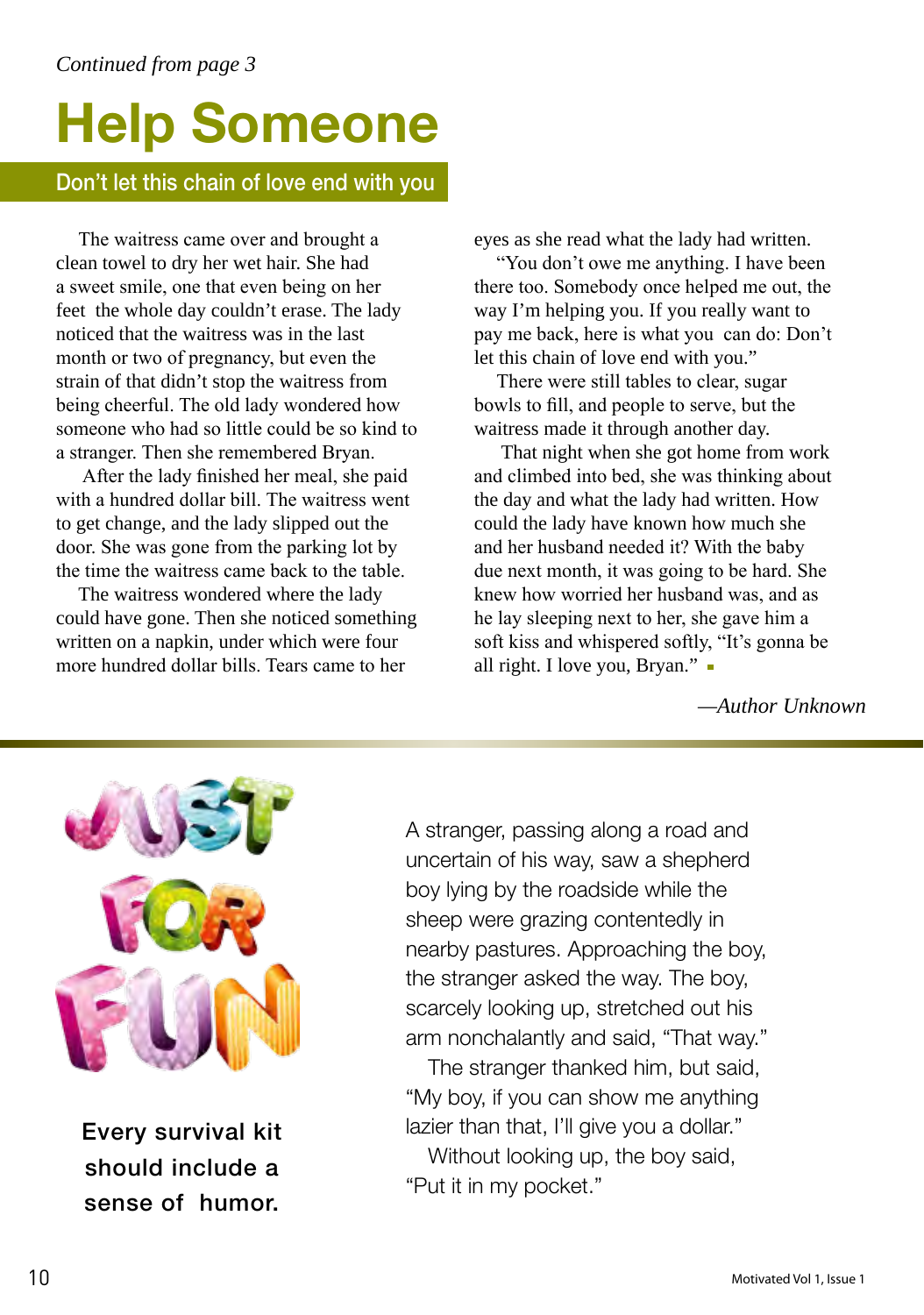## **WHAT DOES LOVE LOOK LIKE?**

Young Mrs. Benson had been so miserable. Her husband was away on a "refresher course," sent by his firm, and for the first time in her married life she had been left in the house on her own. My wife popped in to try to cheer her up. To her surprise, Mrs. Benson met her with a smile on her face.

"I've had another visitor," she explained. "She made me feel so ashamed. But I'm so glad." My wife couldn't quite understand what Mrs. Benson meant.

"It was the woman from around the corner," she explained. "Her husband was killed recently in a car accident and she's left with three small daughters. To think that in her trouble she could remember to look in to see how I was. Suddenly she made me feel like the luckiest woman in the world."

Mrs. Benson was silent for a moment. Then she added quietly, "I think I've learned something. Perhaps the only way to cure your own unhappiness is by trying to help someone else in theirs." *—Francis Gay*

What does love look like? It has hands to help others. It has feet to go to the poor and needy. It has eyes to see misery and sadness. It has ears to hear the sighs and sorrows of mankind. That is what love looks like.

A smile of encouragement at the right moment may act like sunlight on a closed flower—it may be the turning point for a struggling life.

About 200 years ago a well-known encyclopedia defined the word "atom" with the use of only four lines. But five pages were devoted to a definition of "love." In a recent edition of the same encyclopedia, five pages were given to the word "atom"; "love" was omitted. What a sad commentary on modern values.

Stephen Grellet was French-born, but lived in the U.S. until he passed away in 1855. Grellet would be unknown to the world today except for a short prayer that lives on. The familiar lines, which have served as an inspiration to so many, are these: "I shall pass through this world but once. Any good that I can do, or any kindness that I can show to any human being, let me do it now and not delay it. For I shall not pass this way again."

#### **How can one person make a difference?**

Even the little things you do can mean a lot: A little bit of love goes such a long way. The light of your smile, the kindness of your face, the influence of your life, can shed light on many, and have an amazing effect on some people you think might be the least likely to be impressed.

When people feel you care and you tell them it's because of God's love, they kind of feel like, "Maybe somebody up there *does* love me!" It changes their whole outlook and gives them a real uplook.

People everywhere are looking around for some little ray of hope, some bright spot somewhere.—A little care, a little mercy, someplace where they can find some relief. If you can show them that love exists, then they can believe that God exists, because God *is* love.

*—David Fontaine*

If I can stop one heart from breaking, I shall not live in vain; If I can ease one life the aching, Or cool one pain, Or help one fainting robin Into his nest again, I shall not live in vain.

—Emily Dickinson